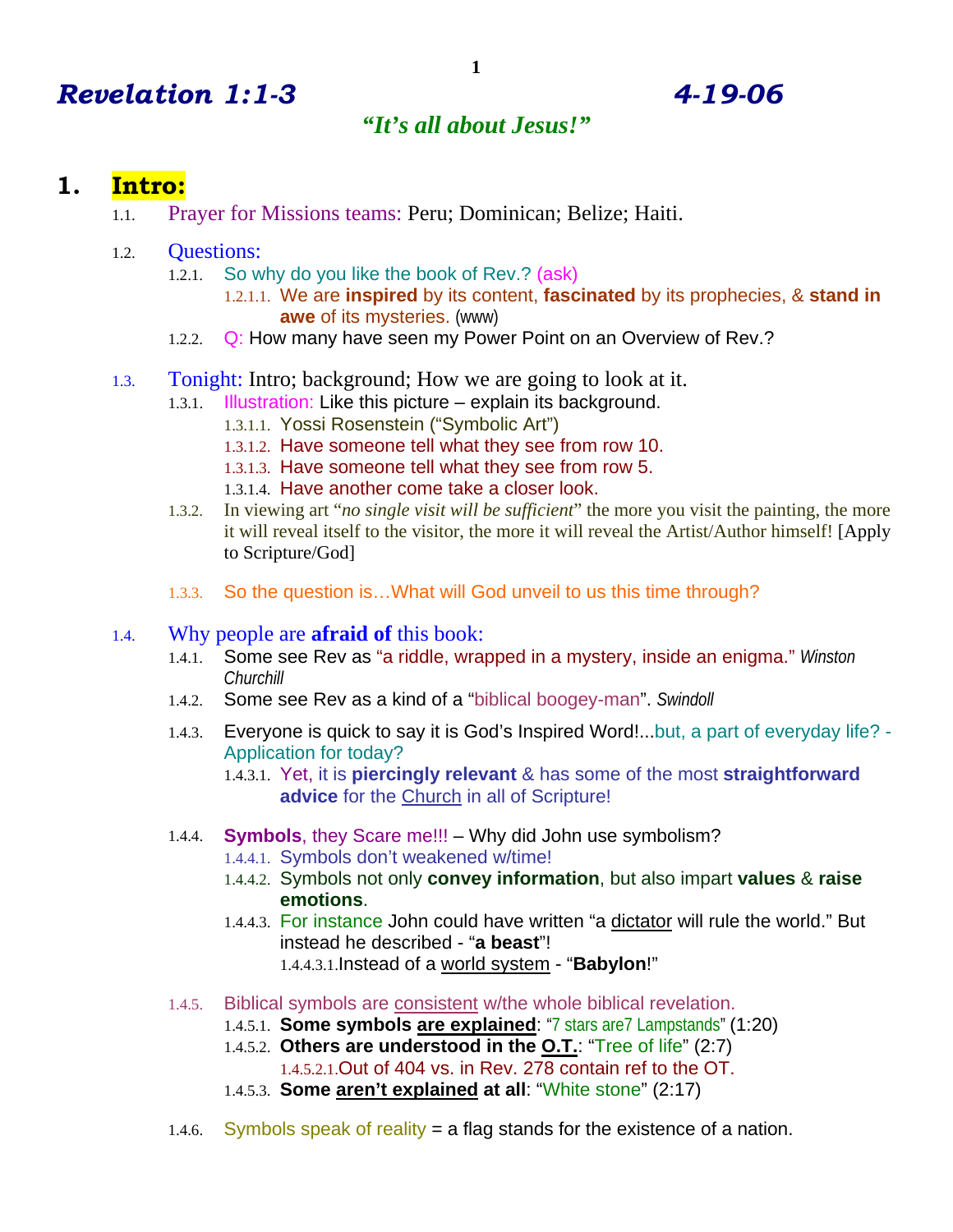- 1.5. We must be careful not to allow our imagination to run wild.
	- 1.5.1. Don't overanalyze the details. (i.e. *666*, *Ronald Wilson Reagon*)
	- 1.5.2. *Mikhail Gorbachev* (his birth mark?)
- 1.6. Be careful not to read too much of "*our world*" into the text:
	- 1.6.1. Try not to try to correlate *every image* to a modern equivalent.
	- 1.6.2. Every generation has had its Antichrist & Babylon!
- 1.7. Don't loose the **Big Picture**!
	- 1.7.1. When lost in the details, lift your head up for air!
	- 1.7.2. What is the Big Picture? Mankind started well, then went bad fast! The promise of **a deliverer** was 1st given in "*the seed of a women*". The **hope** was passed on to **Abraham**, then to **Isaac**, then to **Jacob** who passed it on to **his sons**. Then it was beautifully illustrated in **Exodus**. It was longed for by **the Judges**, amplified in the **Kings**, & predicted by **the Prophets**. Finally it was fulfilled in the **Gospels**. But not until the Rev does it come to its fullest climax. Christ rides out of heaven to destroy **Sin** & **Satan**, & to **restore creation** to its original glory for our good, & His good pleasure forever!<sup>1</sup>

#### 1.8. Why **I love** this book:

- 1.8.1. I love John's writing style (think of his Gospel; 1 Jn; love)
- 1.8.2. It's Beatific Vision! Rev.21:3
- 1.8.3. 2 of the most beautiful chapters on Worship (ch.4 & 5).
- 1.8.4. Stir us to a deeper commitment for the Lord in light of end-time events. And to promote a concern for lost souls.

#### 1.9. Is Rev really a book for us to understand?

- 1.9.1. Read 1:1 "unveiling" (not veiling) a "laying bare".
- 1.9.2. Read 22:10 It wasn't to be sealed!
- 1.9.3. This is Jesus' **Royal Mail** to the Church!<sup>2</sup>

#### 1.10. What views are there, & which view will we take?

- 1.10.1. **Historical View** A panorama of the history of the church from the days of John to the end of the age.
- 1.10.2. **Spiritualistic View** This viewpoint **spiritualizes** & **allegorizes** the text! Saying basically that these are not actual events but are simply stories of the struggle between good & evil! [emerged in the 4th cent., Catholic & Reformers held/hold to]
- 1.10.3. **Preterist**(Latin for *past*) View All ready fulfilled in Roman Empire.
- 1.10.4. **Futuristic**(prophetic) View Literal, future, normal, plain. They see from ch.4 on as yet to be fulfilled. [the view we'll take!]

 $\overline{a}$ 

<sup>1</sup> Chuck Swindoll; "God's Masterwork", Revelation Overview; pg.123 2

 $2$  Chuck Swindoll; the 7 Churches of Rev; pg.1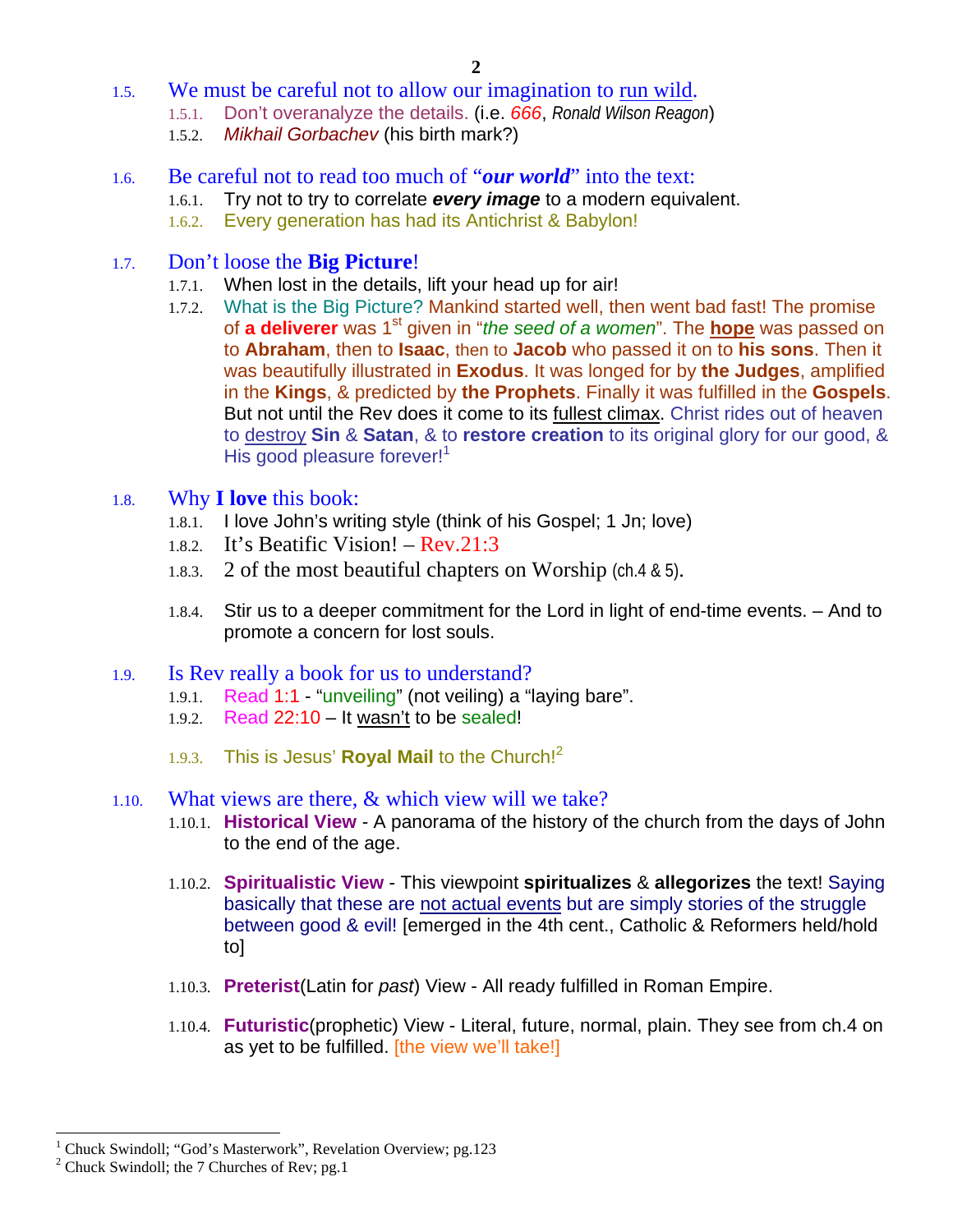- 1.11. Revelation answers the deeper questions of life! Like, Why are we here? Where is this mixed-up, out-of-control world heading?
	- 1.11.1. It's ok to be dissatisfied w/this world…because we were created for a better one! 1.11.1.1.A world **w/o pain**!
		- 1.11.1.2.**Perfect harmony** w/our **Creator**, & w/**each other**.
- 1.12. Q: What is the world asking for right now in the news?
	- 1.12.1. **U.S. out** of Iraq & Afghanistan.
	- 1.12.2. **World Peace**!
	- 1.12.3. **Iran** not to develop Nuclear weapons.
	- 1.12.4. Peace in the **Middle East**.
	- 1.12.5. A **Greener Earth**. **Global Warming**.
	- 1.12.6. "Can't we all just **get along**?"
	- 1.12.7. Wait, isn't that *our message* of the millennium? 1.12.7.1.No wars, a remade earth(plants & animals), world peace!
	- 1.12.8. Folks we can guarantee this for them if they'd except Christ!
	- 1.12.9. **It is a Grim future for the Earth! [1]** Scientist say, our environment can't hold up. **[2]** Economist say, w/in 40 yrs. we'll be raped of our natural resources. **[3]** Militarist say, we can't survive an atomic nor nuclear world war. **[4]** Diplomats say, the fuse is lit in the Middle East & it's going to blow! **[5]** Historians say, man's tried every form of government & none are w/o flaw!
	- 1.12.10. **It's a Great future for Heaven! [1]** God says 1 form of Gov. will work…a Monarchy w/a Righteous Monarch! **[2]** The Good News is & our absolute promise is…"The Lamb Wins!"
- 1.13. The Revelation! (not "s")
	- 1.13.1. In the 4 Gospels they "reveal" Jesus in His **Humility**, Now Revelation "reveals" Him in His **Glory**!
	- 1.13.2. It is **Apocalyptic literature**: {writings that employ symbolic lang. to tell of Divine intervention which will take place in the future}
		- 1.13.2.1.Barclay, "All Apocalyptic literature is necessarily cryptic. It is continually attempting to **describe** the **indescribable**,
			- to **say** the **unsayable**, to **paint** the **unpaintable**."
			- 1.13.2.1.1.i.e. How do you describe **heaven**? Or,

the **resurrected Lord**…in human terms?

- 1.14. Revelation is where things come to a fitting conclusion!
	- 1.14.1. Creation of heaven & earth; Creation of NEW heaven & earth.
	- 1.14.2.  $1<sup>st</sup>$  Adam reigning on earth; last Adam reigning in glory.
	- 1.14.3. Night & seas created; No more night, no more sea.
	- 1.14.4. A bride brought to Adam; The Bride prepared for Christ.
	- 1.14.5. A tree of life in Eden; A tree of life in the New creation.
	- 1.14.6. Death & a curse; no more curse, no more death & tears.
	- 1.14.7. Man driven from God's face; Men see his face in glory.
	- 1.14.8. Believers looking for a city; The Holy City presented in glory.
	- 1.14.9. Where is the Lamb? The Lamb reigns!
	- 1.14.10. Satan utters the  $1<sup>st</sup>$  lie; nothing that makes a lie enters the city.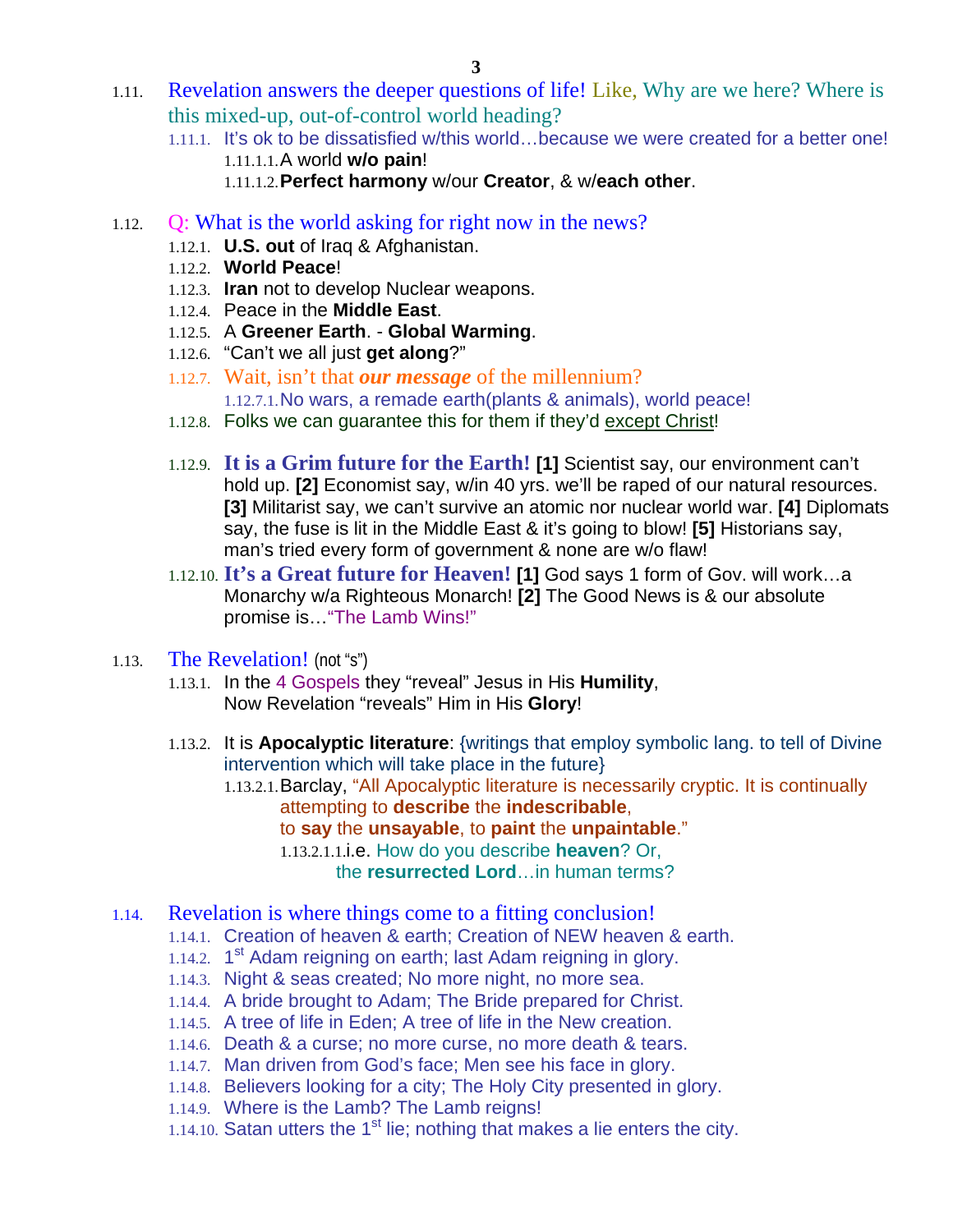- 1.15. How should we interpret it?
	- 1.15.1. "The Chinese say that it's very difficult to **prophesy**, especially about the future!" **{It's easy for the One who sees our** *Future* **as** *Past***!}**
	- 1.15.2. See it Chronologically! (do ch's 1-22)
	- 1.15.3. Yes we'll talk about **the future**; but let's not forget the meaning to its **original readers**; or its timeless truths for **us today**.
	- 1.15.4. We will interpret it with "normal, grammatical, historical, ordinary literal sense" w/in the normal context that it is written.
		- 1.15.4.1.When the literal makes sense, seek no other sense.
		- 1.15.4.2.When it doesn't (i.e. a symbol) we will use proper rules of grammar & interpretation.

# **2. IT'S ALL ABOUT JESUS! (1:1-3)**

#### 2.1. **Just Give Me Jesus!**

- 2.2. (1) Revelation unveils the central figure of Scripture in all His Glory…Jesus Christ!
	- 2.2.1. He is the Savior to whom all symbols point.
	- 2.2.2. To miss seeing Jesus in Rev is to squint so hard staring into the sun & thus missing the sun!
	- 2.2.3. It's the **most worshipful book** in the bible. For it reveals the glorious splendor of our gracious Lord.
- 2.3. Revelation =  $1^{st}$  He is the **revealer**;  $2^{nd}$  He is the **content** or **object** of the Revelation.
- 2.4. **From:** the Father, to Jesus, to the angel, to John, to His servants.
- 2.5. (2) John saw  $&$  recorded these things.
- 2.6. (3) The only book in the bible that promises a blessing! (7 in Rev)
	- 2.6.1. Who hear & obey(1:3); Who die in the Lord(14:13); Who look for Christ's return(16:15); Who are invited to the Messianic banquet(19:9); Who have part in the  $1^{st}$  Res(20:6); Who keep the words of the prophecy of this book(22:7); Who wash their robes(22:14).
- 2.7. Reads reads aloud.
	- 2.7.1. In the **ancient world** not everyone could read **(estimate about 20/30% were able)** & not many could afford books/scrolls.
	- 2.7.2. Col.4:16 "Now when this epistle is read among you, see that it is read also in the church of the Laodiceans, and that you likewise read the epistle from Laodicea."
- 2.8. Hears –
- 2.9. Keeps Takes to heart, heeds.
	- 2.9.1. Read Rev.22:7
	- 2.9.2. Q: Shall we commit to **keeping** the things we are about to read in the next weeks?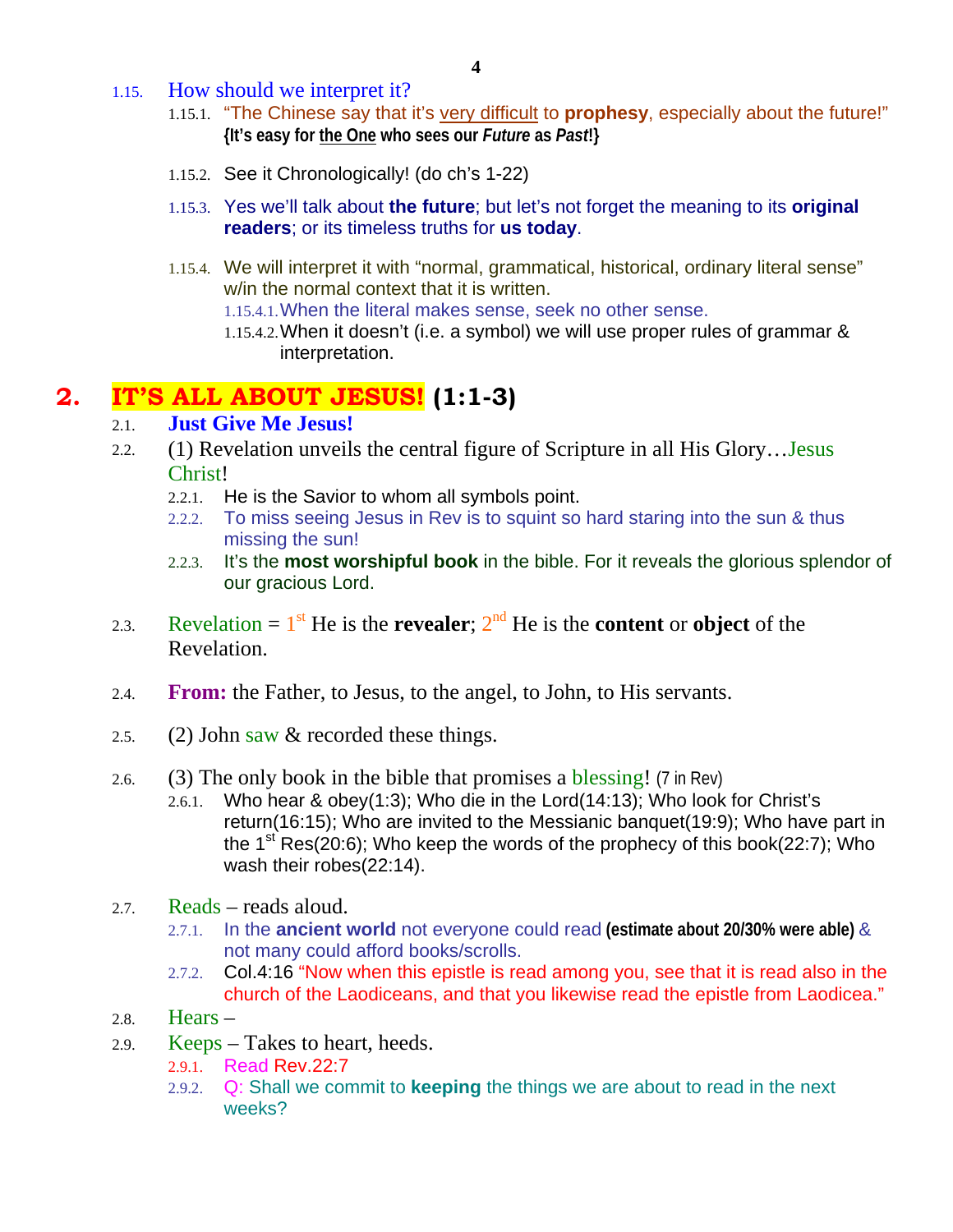**Timeline**



*Color Chart:* **Jesus\_\_\_\_\_\_; The Believers\_\_\_\_\_\_; Unbelievers\_\_\_\_\_\_; Satan\_\_\_\_\_\_;**